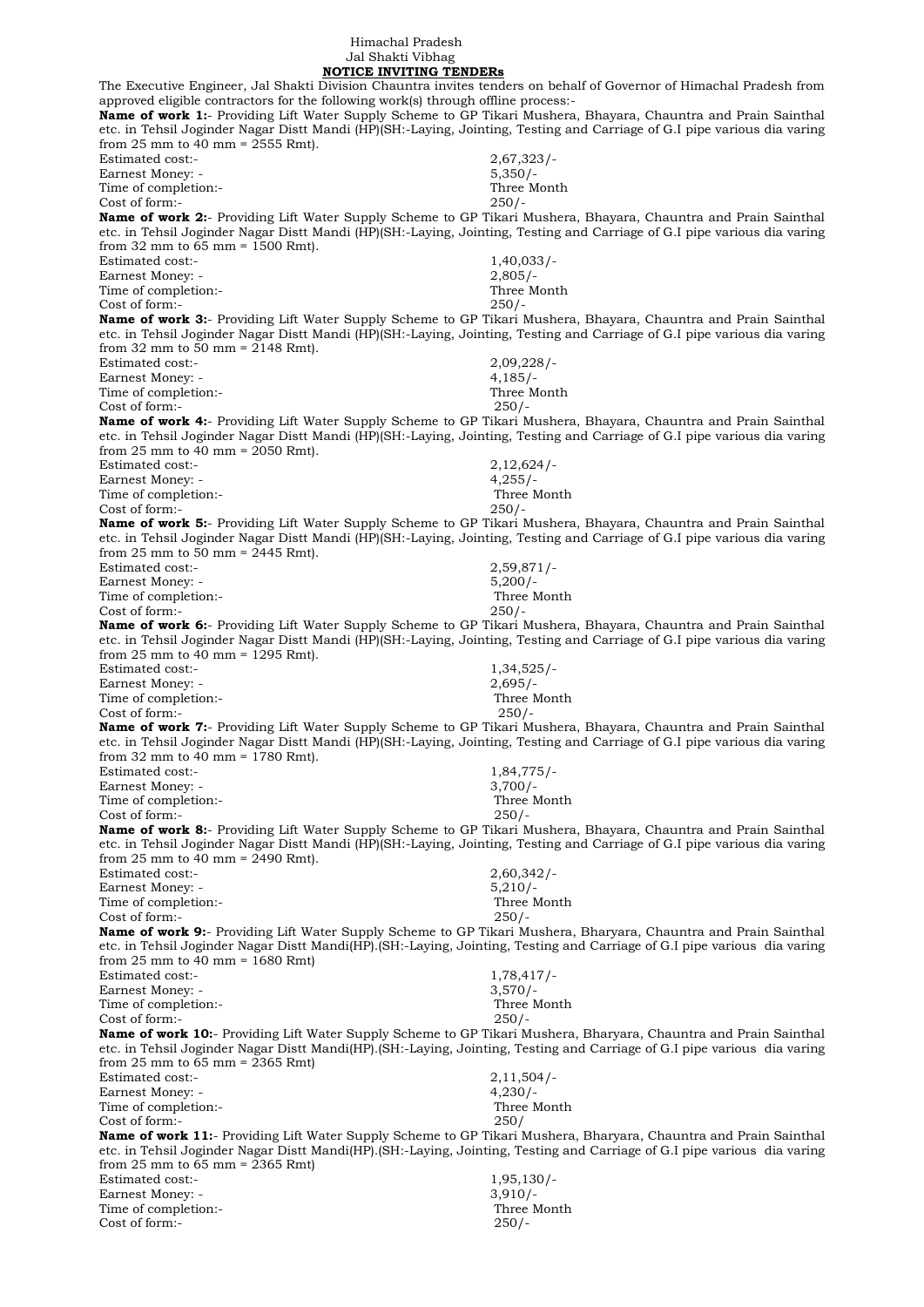**Name of work 12:**- Providing Lift Water Supply Scheme to GP Tikari Mushera, Bharyara, Chauntra and Prain Sainthal etc. in Tehsil Joginder Nagar Distt Mandi(HP).(SH:-Laying, Jointing, Testing and Carriage of G.I pipe various dia varing from 25 mm to 50 mm = 2190 Rmt). Estimated cost:- 1,95,708/- Earnest Money: - 3,915/-Time of completion:- Three Month Cost of form:- 250/- **Name of work 13:**- Providing Lift Water Supply Scheme to GP Tikari Mushera, Bharyara, Chauntra and Prain Sainthal etc. in Tehsil Joginder Nagar Distt Mandi(HP).(SH:-Laying, Jointing, Testing and Carriage of G.I pipe various dia varing from 25 mm to 65 mm = 1955 Rmt). Estimated cost:- 1,89,625/- Earnest Money: - 3,795/-Time of completion:- Three Month Cost of form:- 250/- **Name of work 14:**- Providing Lift Water Supply Scheme to GP Tikari Mushera, Bharyara, Chauntra and Prain Sainthal etc. in Tehsil Joginder Nagar Distt Mandi(HP).(SH:-Laying, Jointing, Testing and Carriage of G.I pipe various dia varing from 25 mm to 65 mm = 2185 Rmt). Estimated cost:- 1,93,869/- Earnest Money: - 3,880/-Time of completion:- Three Month Cost of form:- 250/- **Name of work 15:**- Providing Lift Water Supply Scheme to GP Tikari Mushera, Bharyara, Chauntra and Prain Sainthal etc. in Tehsil Joginder Nagar Distt Mandi(HP).(SH:-Laying, Jointing, Testing and Carriage of G.I pipe various dia varing from 25 mm to 65 mm = 2065 Rmt). Estimated cost:- 1,77,804/-Earnest Money: - 3,560/- Time of completion:-<br>
Cost of form:-<br>
250/-Cost of form:-**Name of work 16:**- Providing Lift Water Supply Scheme to G.P Tikari Mushera, Bharyara, Chauntra and Prain Sainthal etc. in Tehsil Joginder Nagar Distt Mandi(HP).(SH:-Laying, Jointing, Testing and Carriage of G.I pipe various dia varing from 25 mm to 40 mm = 2335 Rmt). Estimated cost:- 2,41,922/- Earnest Money: - 4,840/-Time of completion:- Three Month Cost of form:- 250/- **Name of work 17:**- Providing Lift Water Supply Scheme to G.P Tikari Mushera, Bharyara, Chauntra and Prain Sainthal etc. in Tehsil Joginder Nagar Distt Mandi(HP).(SH:-Laying, Jointing, Testing and Carriage of G.I pipe various dia varing from 25 mm to 40 mm = 1410 Rmt). Estimated cost:- 1,45,765/-Earnest Money: - 2,920/-Time of completion:- Three Month Cost of form:- 250/- **Name of work 18:**- Providing Lift Water Supply Scheme to G.P Passal & Sagnehar in Tehsil Joginder Nagar Distt Mandi(HP).(SH:-Laying, Jointing, Testing and Carriage of G.I pipe various dia varing from 25 mm to 40 mm = 4270 Rmt). Estimated cost:- 3,04,464/- Earnest Money: - 6,089/-Time of completion:- Three Month Cost of form:- 250/- **Name of work 19:**- Providing Lift Water Supply Scheme to G.P Passal & Sagnehar in Tehsil Joginder Nagar Distt Mandi(HP).(SH:-Laying, Jointing, Testing and Carriage of G.I pipe various dia varing from 25 mm to 50 mm = 4245 Rmt) Estimated cost:- 2,83,502/-Earnest Money: - 5,670/-Time of completion:- Three Month Cost of form:- 250/- **Name of work 20:**- Providing Lift Water Supply Scheme to G.P Passal & Sagnehar in Tehsil Joginder Nagar Distt Mandi(HP).(SH:-Laying, Jointing, Testing and Carriage of G.I pipe various dia varing from 25 mm to 50 mm = 3855 Rmt) Estimated cost:- 2,71,696/- Earnest Money: - 5,434/-Time of completion:- Three Month Cost of form:- 250/ **Name of work 21:**- Restoration of rain damages WSS Har Dhar Batt Dhar in Tehsil Joginder Nagar Distt Mandi(HP).(SH:-Relaying, Jointing and testing of G/main 80 mm dia). Estimated cost:- 1,35,023/-Earnest Money: - 2,700/-Time of completion:- The Month Three Month Three Month Three Month Three Month Three Month Three Month Three Month Three Month Three Month Three Month Three Month Three Month Three Month Three Month Three Month Three Month  $Cost of form:$  250/-**Name of work 22:**- PWSS to GP Gumma and Kadhar in Tehsil Joginder Nagar Distt Mandi(HP).(SH:-Laying, Jointing, Testing and Carriage of G.I pipe various dia varing from 20 mm to 40 mm = 5500 Rmt). Estimated cost:- 4,48,700/- Earnest Money: - 8,974/-Time of completion:-<br>
Cost of form:-<br>
250/-Cost of form:-**Name of work 23:**- CAD Cluster of 7 Nos FIS under Chauntra Block in Tehsil Joginder Nagar Distt Mandi(HP).(SH:- CAD of FIS Dhelu Haar Kuhl CC lining from RD 3100 to 3400 and 3400/0 to 200).<br>Estimated cost:-  $\rm 4,90,544/-$ Estimated cost:-Earnest Money: -<br>
Time of completion:-<br>
Three Month Time of completion:-Cost of form:- 250/-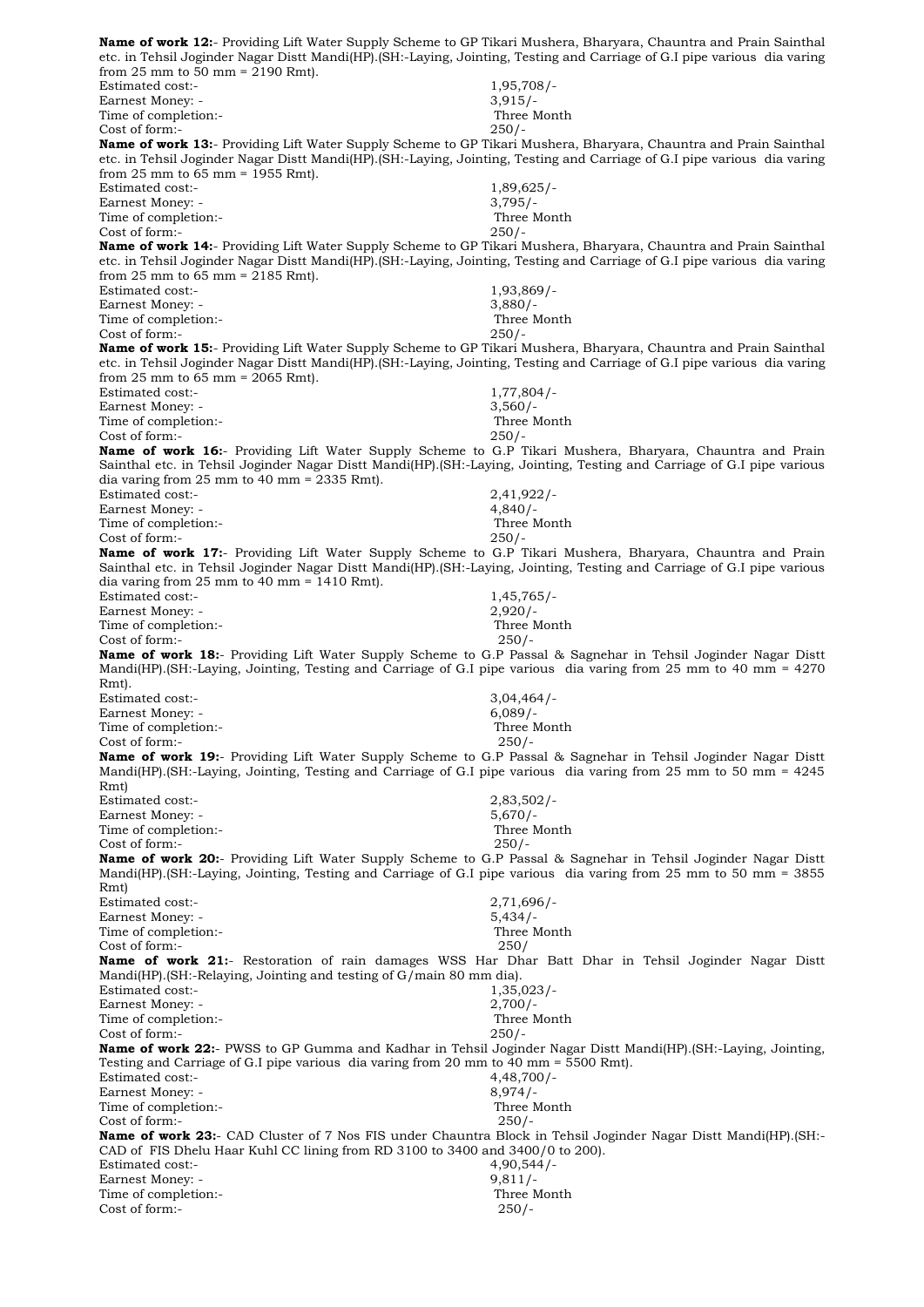**Name of work 24:**- C/O LIS Divdiyaun Biru Jamthala & Gora in Tehsil Lad Bharol Distt Mandi(HP).(SH:-C/O protection work to Jack Well) (Job-I). Estimated cost:- 2,16,496/- Earnest Money: - 4,330/-Time of completion:-<br>
Cost of form:-<br>
250/-Cost of form:-**Name of work 25:**- C/O LIS Divdiyaun Biru Jamthala & Gora in Tehsil Lad Bharol Distt Mandi(HP).(SH:-C/O protection work to Jack Well) (Job-II). Estimated cost:- 2,16,496/-<br>Earnest Money: - 2,16,496/-<br>4.330/-Earnest Money: -Time of completion:- Three Month Cost of form:- 250/- **Name of work 26:**- Up-gradation of existing STP's of Joginder Nagar Town (SH:-Providing and Supplying of Lab equipments, glass wares and other items for setting up of STP laboratory with modern technology). Estimated cost:- 4,35,371/- Earnest Money: - 8,707.42/- Time of completion:- Time of completion:-Cost of form:- 250/- **Name of work 27:**- Up-gradation of existing STP's of Joginder Nagar Town (SH:-Providing and Supplying of Lab equipments, glass wares and other items for setting up of STP laboratory with modern technology). Estimated cost:- 4,41,154/- Earnest Money: - 8,823/-Time of completion:- Four Month Cost of form:- 250/- **Name of work 28:**- Sustainability of source for WSS Jhalwahan Bhatti Jalpehar in G.P Masoli in Tehsil Joginder Nagar Distt Mandi(HP).(SH:-Drilling lowering of bore well 90 mtrs deep at Shanan). Estimated cost:- 4,96,300/-<br>Earnest Money: - 4,96,300/-<br>9,922/-Earnest Money: -Time of completion:- Three Month Cost of form:- 250/- **Name of work 29:**- A/R & M/O various handpump under Jal Shakti Sub-Division Lad Bharol in JS Section Pandol in Tehsil Lad Bharol Distt Mandi(HP).(SH:-Flushing and repair of existing hand pump 10 Nos). Estimated cost:-<br>Earnest Money: - 3,82,450/-<br>7,649/-Earnest Money: -<br>
Time of completion:-<br>
Three Month Time of completion:-Cost of form:- 250/- **Name of work 30:**- A/R & M/O various handpump under Jal Shakti Sub-Division Lad Bharol in JS Section Lad Bhaol in Tehsil Lad Bharol Distt Mandi(HP).(SH:-Flushing and repair of existing hand pump 11 Nos). Estimated cost:- 3,79,500/- Earnest Money: - 7,590/- Time of completion:- Three Month Cost of form:- 250/- **Name of work 31:**- Restoration of rain damages of LWSS Narohli Draman in Tehsil Lad Bharol Distt Mandi(HP).(SH:- C/O RCC storage tank 25,000 ltr cap). Estimated cost:- 2,24,509/- Earnest Money: -<br>
Time of completion:-<br>
Three Month Time of completion:-Cost of form:- 250/- **Name of work 32:**- Providing WSS Nauhli Bhagwar in GP Nauhli in Tehsil Joginder Nagar District Mandi H.P (SH:- C/o Intake Chamber RCC Storage tank 25000 Ltr. Capacity). Estimated cost:-<br>Earnest Money: - 3,73,982/-<br>7,480/-Earnest Money: -Time of completion:- Three Month Cost of form:- 250/- **Name of work 33:**- FIS Main Bharola in GP Main Bharola in Tehsil Joginder Nagar District Mandi H.P (SH:-C/o R/wall in CC 1:5:10 (Plum Wall) Estimated cost:- 2,07,328/- Earnest Money: - 4,147/-Time of completion:- Three Month **Cost of form:- 250/- Name of work 34:-** Aug of LWSS Langna and Khaddar in Tehsil Joginder Nagar District Mandi H.P (Under SCDP) (SH:- Drilling Lowering of 1 Nos Bore well 70 Mtr. Deep 200 mm dia) Estimated cost:-<br>
Earnest Money: -<br>
9.920/-Earnest Money: -Time of completion:- One Month Cost of form:- 250/- **Last date of sale of tender form from divisional office: 09.12.2021 upto 11.00 AM. The tender shall be received on 09.12.2021 till 1.30 PM and shall be opened on the same day at 2.00 PM in presence of tendered or their authorized representative.** The tender detailed conditions can be obtained from the website [WWW.hpiph.org](http://www.hpiph.org/) and tender form from office of Executive Engineer, JS Division Chauntra upto date specified above after showing of the documents as mention **Sr. No.1 to 4 of Term and condition.** 

**Note**: - Following documents are required at the time of submission of tenders forms, tenders received without following documents will summarily be rejected.

1. Copy of Enlistment/renewal of contractor in appropriate class with JS department.